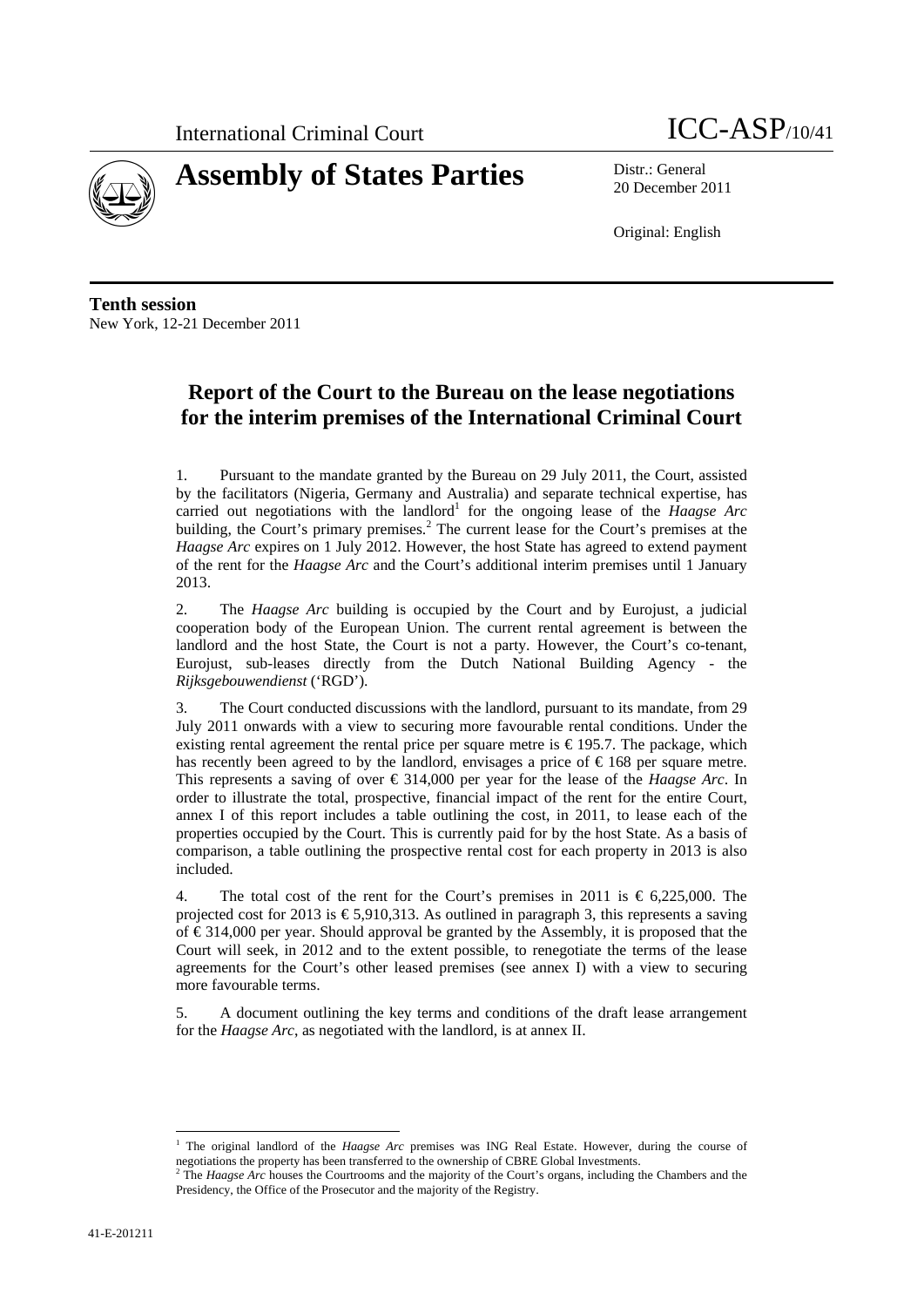## **I. Involvement of RGD**

6. Originally, the possibility of the Court leasing the *Haagse Arc* premises via a direct lease agreement with the landlord was explored. The assumption was that this would increase efficiency and financial advantages. However, following extensive discussion with relevant stakeholders including the co-tenant, the RGD and a separate technical expert, additional considerations became apparent.

7. Under the current arrangement, both the Court and Eurojust are managed under separate lease arrangements with the RGD. Should the Court seek to lease directly with the landlord a difficult, and ultimately inefficient, demarcation exercise of the *Haagse Arc* would need to be carried out. Given the multitude of common areas utilised by the Court and Eurojust, in addition to the shared building running arrangements and the unique security situation, it became apparent that a lease for the Court's *Haagse Arc* premises directly with the landlord would prove to be considerably more costly and inefficient. In particular, as it would almost certainly involve the relocation of some Court staff and equipment.

8. Furthermore, under a sub-lease arrangement with the RGD, certain efficiencies pertaining to the servicing and maintenance of the premises were available which, when combined with considerations pertaining to the co-tenant, offset the additional cost. Furthermore, without RGD involvement the Court would need to expend additional financial and staff resources on the management of the service and maintenance under the lease agreement. RGD expressed a willingness to continue to act as lessee for the *Haagse Arc*, with separate side agreements with both the Court and Eurojust, to maintain the integrity of the existing operations of both organizations. RGD, in consultation with the Court and relevant stakeholders, agreed to negotiate further the prospective lease arrangements with the landlord.

9. There is an administration cost of  $\epsilon$  117,682 associated with RGD holding the lease on behalf of the Court. However, it is considered to be offset by the costs that might otherwise be incurred should the Court hold a lease directly with the landlord for the floor space it occupies at the *Haagse Arc*.

## **II. Additional considerations**

10. Another important element of discussion was the host State's obligation to reinstate the parts of the *Haagse Arc* occupied by the Court to original condition.<sup>3</sup> The reinstatement obligation will be triggered upon the final termination of the lease, which is expected at this stage to be on 30 March 2016. We understand that the landlord and the host State have entered into a bilateral discussion regarding realization of this obligation. RGD has conveyed that both parties are working towards an arrangement whereby the reinstatement obligation would be purchased by the host State, for an amount in Euros, from the landlord. In order to ensure clarity, the RGD has committed to include in the sub-agreement with the Court a clause stating that the Court will not be liable for costs connected to the fulfillment of the reinstatement obligation, including for any rent for the premises following the departure of the Court due during the reinstatement phase.

 $\overline{a}$ <sup>3</sup> We understand that a side agreement was concluded between the host State and the landlord (then ING Real Estate) at the time the lease was initially entered into to which, inter alia, described the state of the premises at the stage it was occupied by the Court.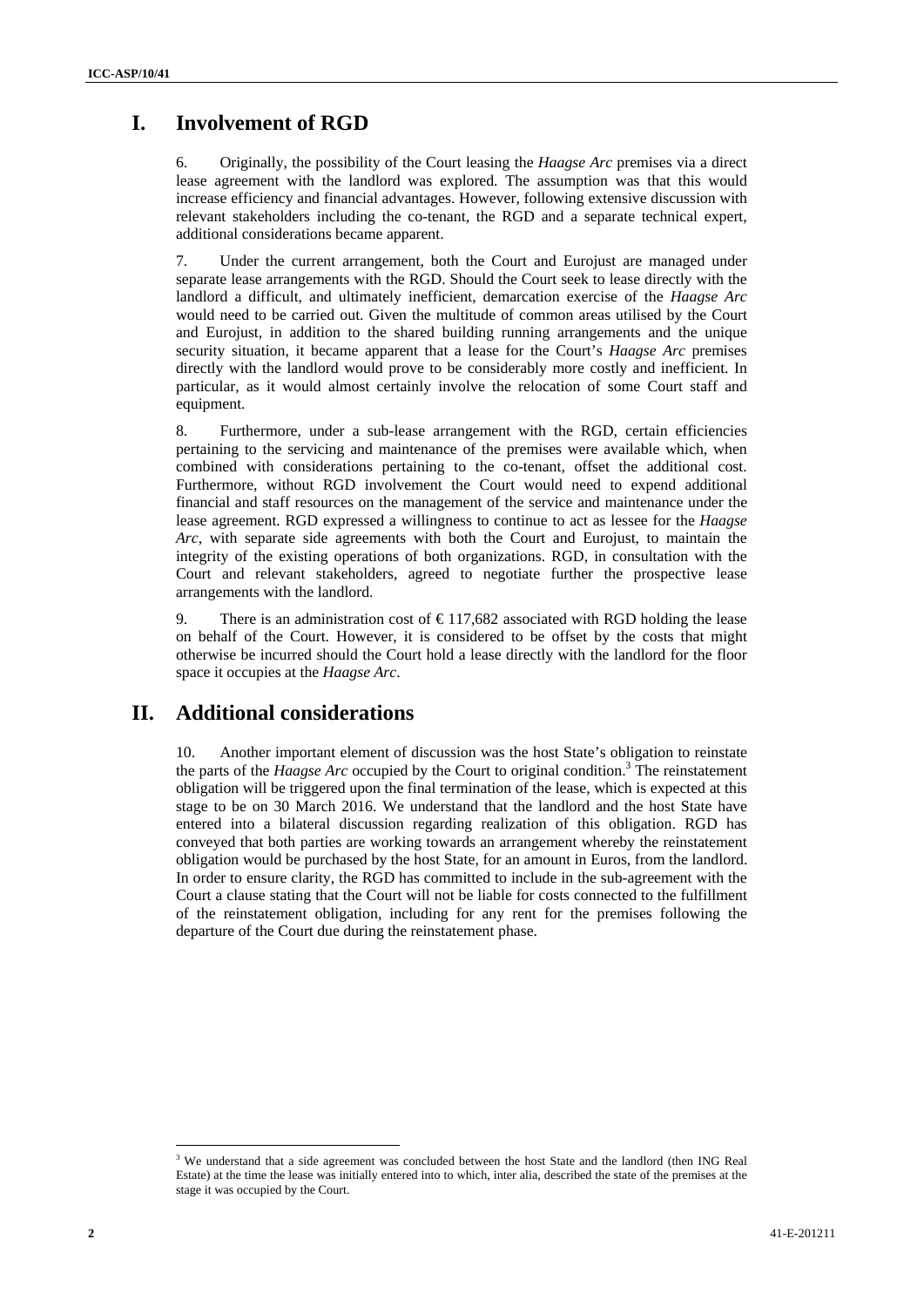# **III. Prospective renegotiation of other Court premises**

11. In addition to the *Haagse Arc* lease negotiations, it should be noted that the Court is occupying a number of separate premises<sup>4</sup> in The Hague. A list of all the Court's premises is provided at annex I. The Court and the facilitators are of the view that it would be of value to attempt to renegotiate the terms of these agreements with a view to finding additional savings on the rent for the Court's premises.

## **IV. Recommendations**

12. The Court recommends that the Assembly of States Parties:

(a) Approve the arrangement under which the Dutch Federal Building Agency, the *Rijksgebouwendienst* (RGD), would act on behalf of the Court as lessee of the floor space of the *Haagse Arc* occupied by the Court;

(b) Agree that the Court shall sign an agreement with RGD, in accordance with the terms outlined in this report, for the lease of the property which it currently occupies at the *Haagse Arc* premises; and

(c) Agree that the Court should make efforts to renegotiate the lease arrangements for the remainder of the Court's interim premises, where possible, with a view to finding improved rental conditions and further savings.

 $\overline{a}$ 

<sup>4</sup> These premises are: the Haagse Veste I (housing, inter alia, operational sections of the Registry and the Trust Fund for Victims); Saturnusstraat (housing the Court's parking facilities, training, fleet and warehousing operations); Wegastraat (van parking facilities); and small parcels of land at Maanweg and Regulusweg.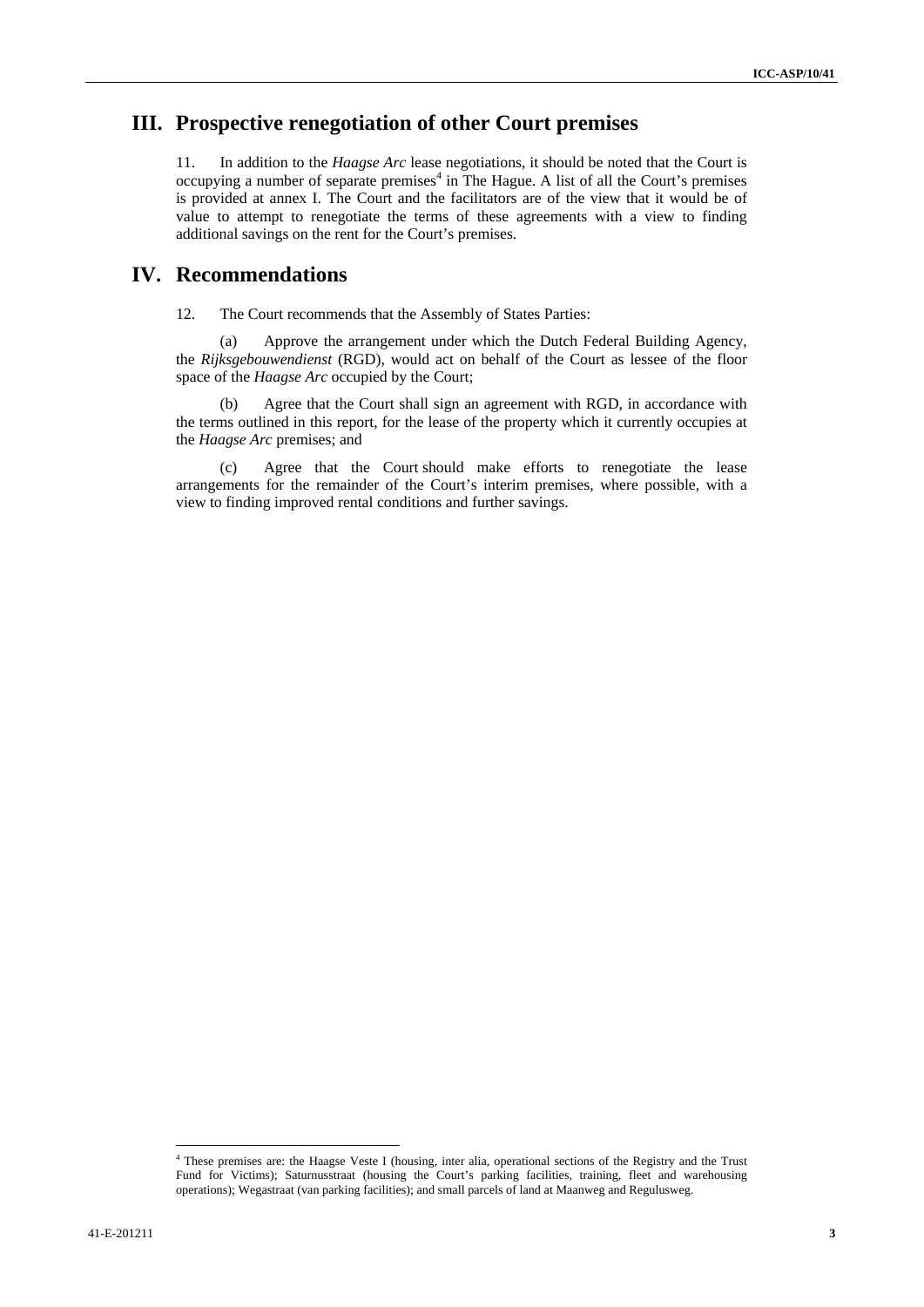# **Annex I**

# **Breakdown**

# **A. Haagse Arc (rent) 2011**

| Rent ARC-A                         | $\bigoplus$ ,450,000.00   |
|------------------------------------|---------------------------|
| Rent ARC-C                         | $\bigoplus$ 80,000.00     |
| <b>Rent HAAGSE VESTE</b>           | $\bigoplus$ , 675, 000.00 |
| <b>Rent REGULUSWEG</b>             | $\bigoplus$ 3,000.00      |
| Rent SATURNUSSTRAAT PARKEERTERREIN | €30,000.00                |
| <b>Rent MAANWEG ONGENUMMERD</b>    | € $32,500.00$             |
| <b>Total</b>                       | €,480,500.00              |

## **B. MVGM HUUR (rent)**

 $\begin{tabular}{ll} \multicolumn{2}{l}{{\bf Rent WEGASTRAAT}} \end{tabular} \begin{tabular}{ll} \multicolumn{2}{l}{{\bf Rent WEGASTRAAT}} \end{tabular}$ 

# **C. RGD ONDERHOUD (service costs)**

| <b>Total</b>                                           | $\textbf{6}$ , 225, 000.00 |
|--------------------------------------------------------|----------------------------|
|                                                        | $\bigoplus 00,000.00$      |
| <b>HAAGSE VESTE Based on New Maintenance Contracts</b> | € $00,000.00$              |
| ARC Based on experience                                | <del>€</del> 400,000.00    |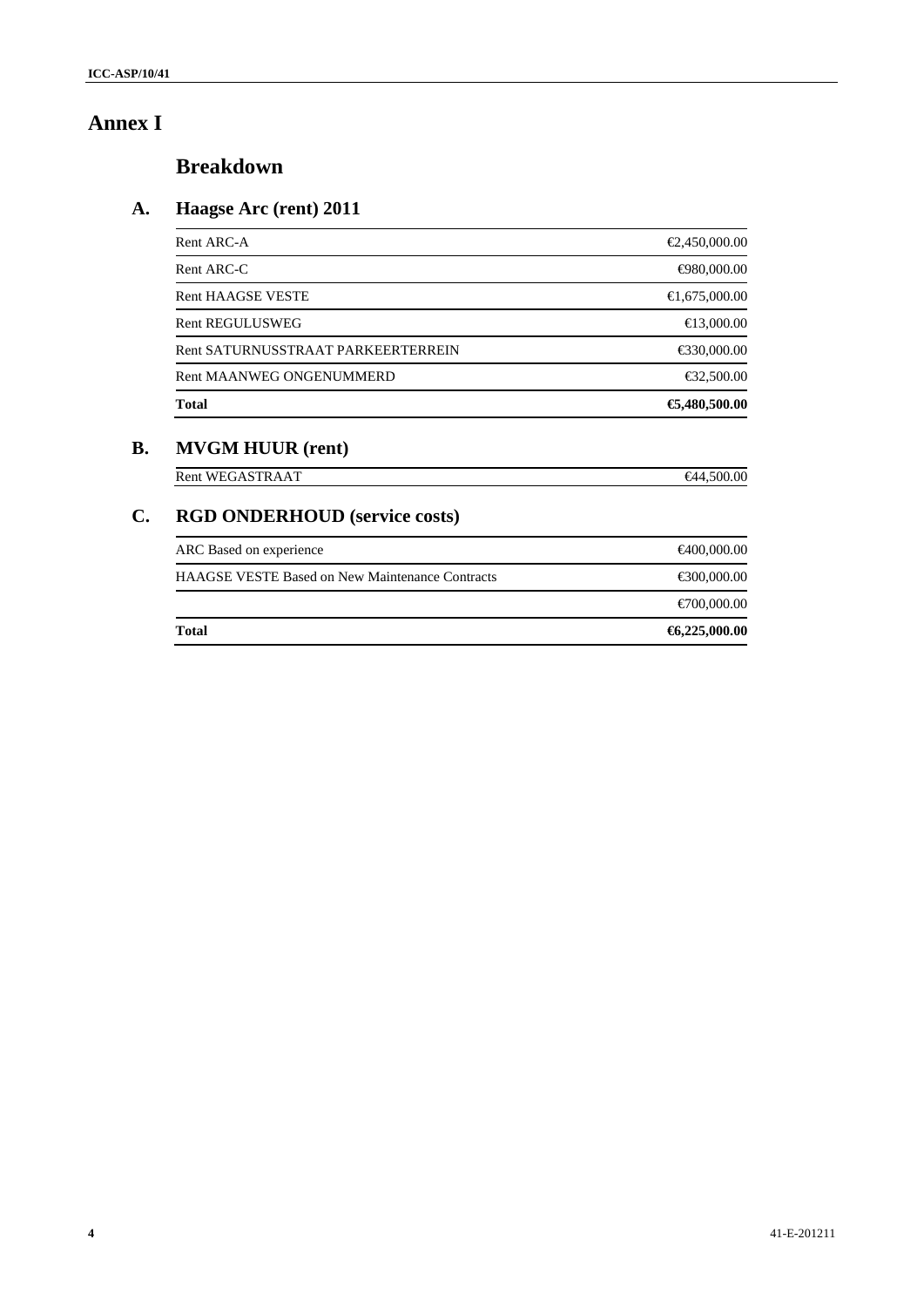| D. |  | Projected rent for the interim premises 2013 |
|----|--|----------------------------------------------|
|    |  |                                              |

| <b>Haagse Arc</b>                                   | Year |                          |
|-----------------------------------------------------|------|--------------------------|
| Rent Office A <sup>5</sup>                          | 2013 | €1,552,634.00            |
| Rent Office C                                       | 2013 | €742,841.00              |
| <b>Rent Basement and Storage</b>                    | 2013 | €43,275.00               |
| Rent parking (Now the D-Wing)                       | 2013 | €437,500.00              |
| Rgd Apparatus (Admin.) costs                        | 2013 | €117,682.00              |
| <b>Total Charges Included in Agreement with RGD</b> |      | €2,893,933.00            |
| Service charge Arc C (Charged directly by owner)    | 2011 | €70,832.00               |
| Service charge Arc A (Charged directly by owner)    | 2011 | €148,048.00              |
| <b>Total Cost of renting the Arc</b>                |      | €3,112,813.00            |
| <b>Haagse Veste</b>                                 |      |                          |
| Rent                                                | 2011 | €1,678,000.00            |
| <b>Saturnusstraat 20 - Parking and Warehousing</b>  |      |                          |
| Rent                                                | 2011 | €330,000.00 <sup>6</sup> |
| <b>Regulusweg land</b>                              |      |                          |
| Rent                                                | 2011 | €13,000.00               |
| <b>Maanweg</b> land                                 |      |                          |
| Rent                                                | 2011 | €32,000.00               |
| Wegastraat Sattelite van parking lot                |      |                          |
| Rent                                                | 2011 | €44,500.00               |
| ARC Maintenance <sup>7</sup>                        | 2011 | €400,000.00              |
| Haagse Veste maintenance <sup>8</sup>               | 2011 | €300,000.00              |
| Total projects costs for the interim premises       |      | €5,910,312.00            |

<sup>&</sup>lt;sup>5</sup> The Haagse Arc A-wing under the 2011 table also includes the cost of the D-wing, which was formerly a parking area and now houses the Court's courtrooms. The D-wing is listed separately for the purposes of the 2013 rent

table.<br><sup>6</sup> As outlined in paragraph 11 of the report, the Court intends to seek to renegotiate, where possible, the lease price and terms for the Court's other interim premises (*Haagse Arc* aside).<br><sup>7</sup> Estimated user maintenance formerly paid by host state.

<sup>&</sup>lt;sup>8</sup> Estimated user maintenance formerly paid by host state.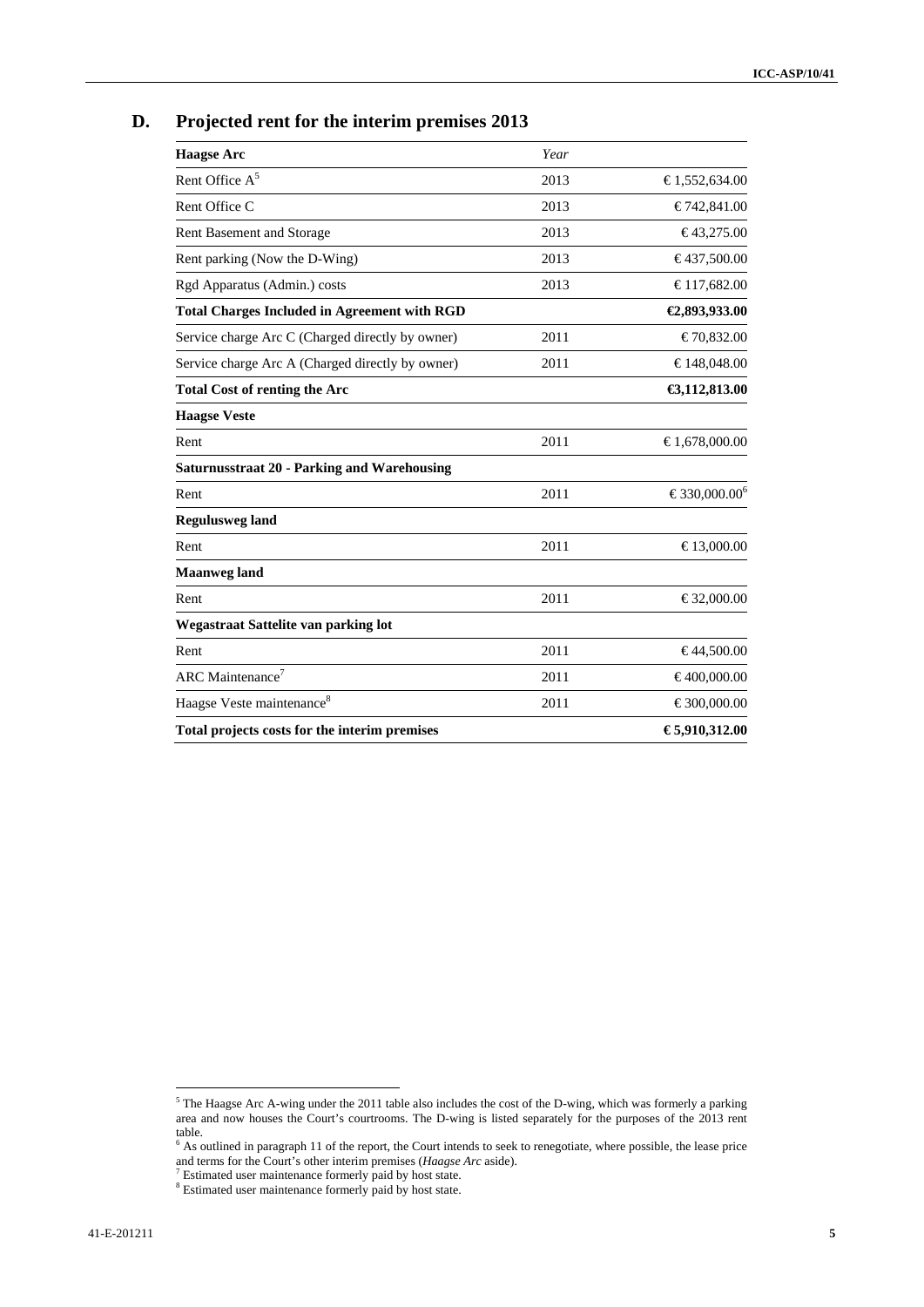## **Annex II**

## **Terms of lease**

## **A. Rental price**

1. Under the current rental agreement the price per square metre for floor space in the *Haagse Arc* is  $\epsilon$  195.70. Under the package negotiated with the landlord the cost per square metre has been reduced to  $\in$  168. This represents a saving of over  $\in$  314,000 per annum. The current total cost of the rent for the Court's premises in 2011 is  $\epsilon$  6,225,000. The projected total cost for the rent of the Court's interim premises in 2013 is  $\epsilon$ 5,910,313 per annum;

(a) *Indexation*: the price per square metre will be linked to the rate of inflation in the host state, as determined by the Central Bureau of Statistics (www.cbs.nl) and linked to the Consumer Price Index. Therefore, if there is inflation of 1 per cent per annum in the host State the price per square metre of the *Haagse Arc* will increase by 1 per cent. The converse would also apply.

Clauses of this nature are standard in both commercial and residential tenancy arrangements in the host State. Indexation will commence from 2014; and

(b) *Tax free status:* it has been clarified that the Court enjoys tax free status in relation to the rent owing under the lease and also contracts for service and maintenance connected to the Court's premises. The rental price above reflects already the impact of this status, which was, we understand, enjoyed also by the RGD.

## **B. Term of the lease**

2. It is envisaged that the Court's sub-lease with RGD will come into force on 1 January 2013. It is expected to terminate on 30 March 2016, in line with the timelines of the permanent premises project.

#### **C. Flexibility in termination / extension**

3. It has been agreed that, in case the permanent premises is completed ahead of schedule, the Court can terminate the agreement with one years notice at three month intervals. That is, the owner would accept notice on 31 March 2015, 30 June 2015, 30 September 2015 or 31 December 2015 for termination of the lease on 31 March 2016, 30 June 2016, 30 September 2016 or 31 December 2016 respectively;

4. The same quarterly notice requirements would apply for any potential extension of the agreement;

5. A regular dialogue between the Court and the landlord on the progress of the permanent premises project is envisaged.

## **D. Reinstatement costs**

 $\overline{a}$ 

6. Another important element of discussion was the host State's obligation to reinstate the parts of the *Haagse Arc* occupied by the Court to original condition.<sup>9</sup> The reinstatement obligation will be triggered upon the final termination of the lease, which is expected at this stage to be on 30 March 2016;

7. We understand that the landlord and the host State have entered into a bilateral discussion regarding realisation of this obligation. RGD has conveyed that both parties are working towards an arrangement whereby the reinstatement obligation would be purchased by the host State, for an amount in Euros, from the landlord;

<sup>&</sup>lt;sup>9</sup> We understand that a side agreement was concluded between the host State and the landlord (then ING Real Estate) at the time the lease was initially entered into to which, inter alia, described the state of the premises at the stage it was occupied by the Court.